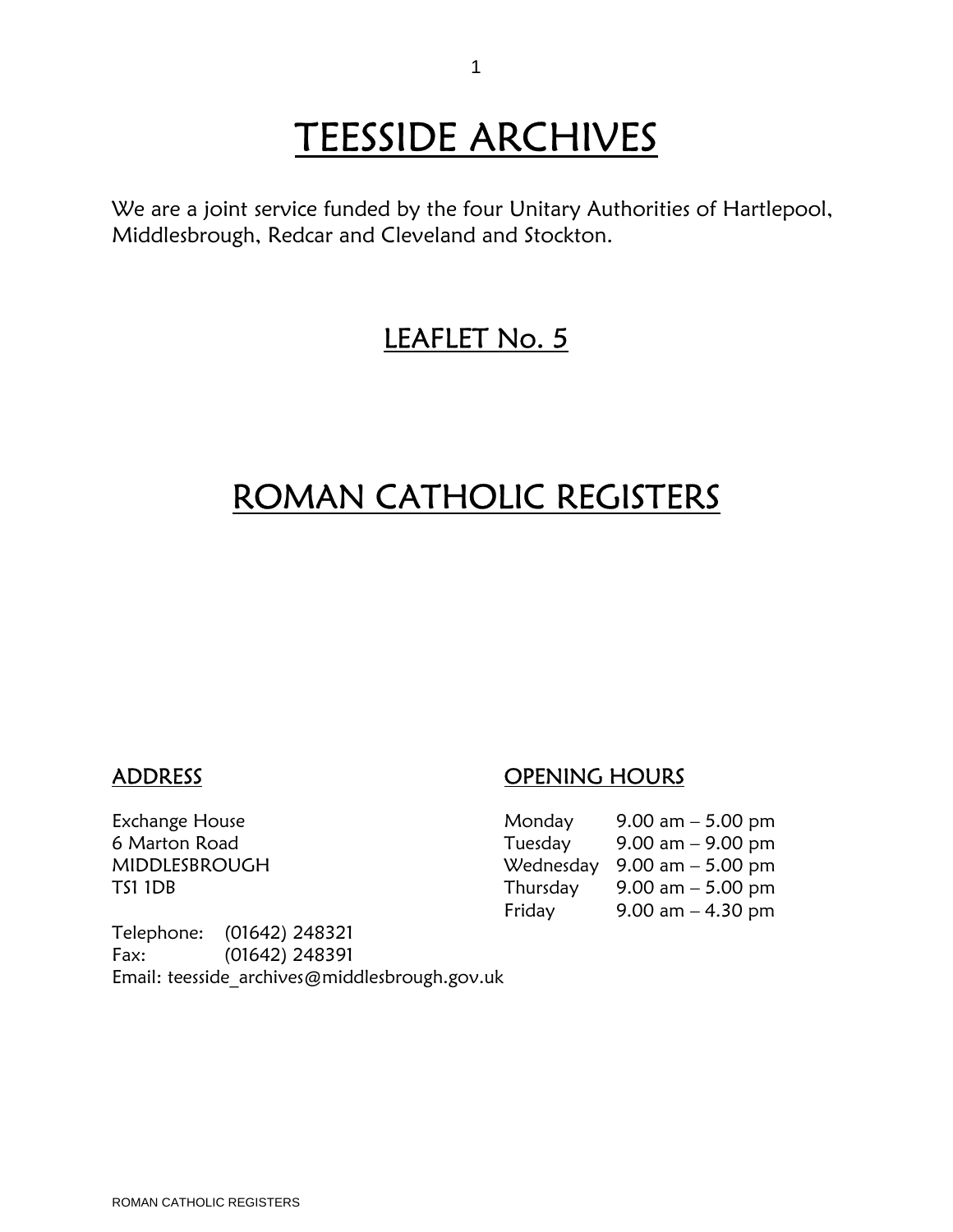## TEESSIDE ARCHIVES

## ROMAN CATHOLIC REGISTERS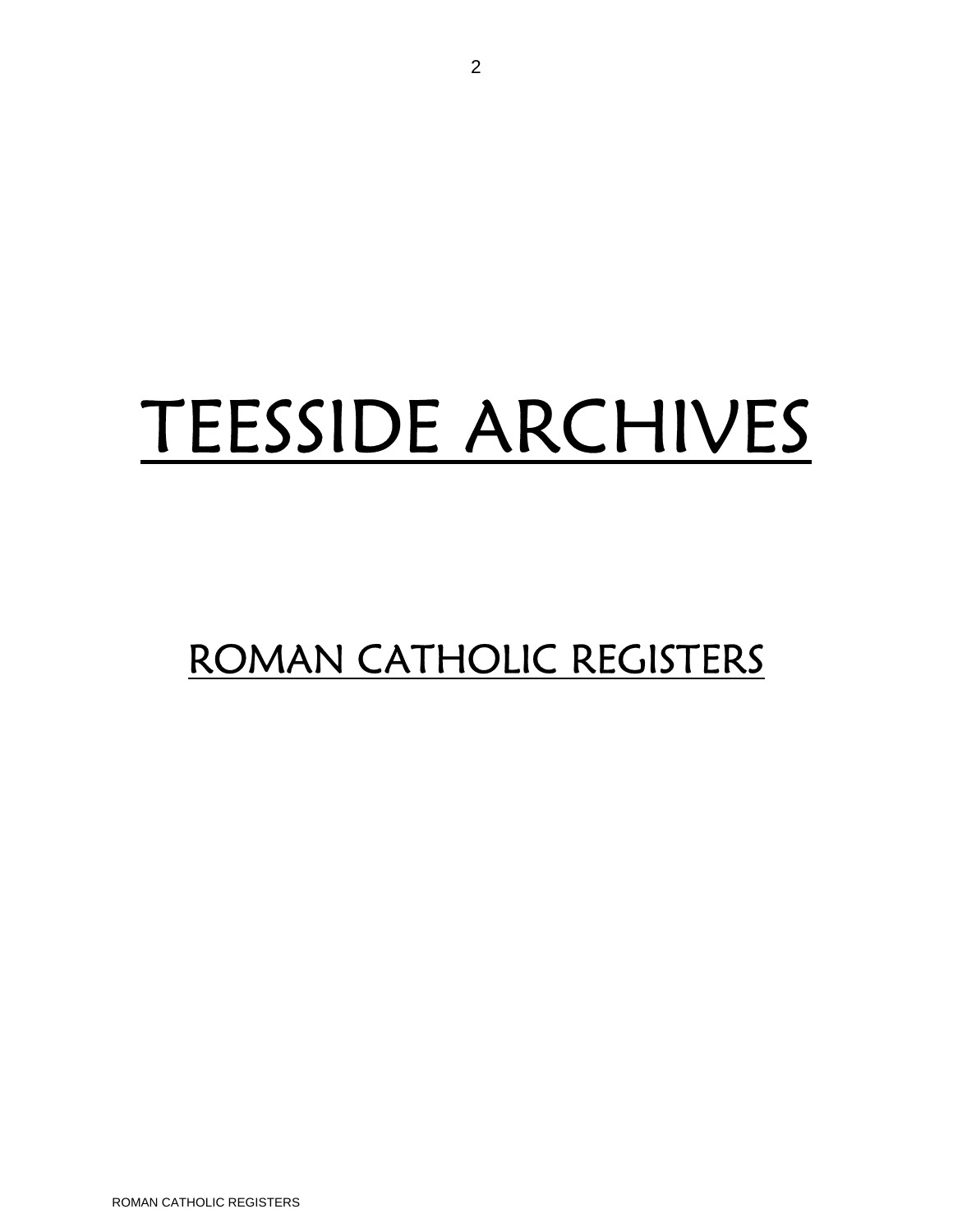The following registers are deposited at the Public Record Office at Kew, and are available here on microfilm.

| Hartlepool, St Hilda                                                   | <b>Baptisms</b> | 1834 - 1840 |
|------------------------------------------------------------------------|-----------------|-------------|
| Stockton, St Mary's Chapel<br>and Darlington<br>High Worsall, Friarage | <b>Baptisms</b> | 1783 - 1840 |
|                                                                        | <b>Baptisms</b> | 1795 - 1840 |
|                                                                        |                 |             |

Yarm and Yarm Chapel

#### **Diocese of Hexham and Newcastle**

The following churches have deposited records here.

| Hartlepool, St Joseph                  | <b>Baptisms</b><br>Marriages<br><b>Deaths</b><br>Confirmations | 1868 - 1959<br>1869 - 1978<br>1867 - 1992<br>1868 - 1953                  |
|----------------------------------------|----------------------------------------------------------------|---------------------------------------------------------------------------|
| Hartlepool, St Mary                    | <b>Baptisms</b><br>Marriages<br><b>Deaths</b><br>Confirmations | 1840 - 1957<br>1840 - 1992<br>1856 - 1965<br>1856 - 1957                  |
| West Hartlepool,<br><b>St Cuthbert</b> | <b>Baptisms</b><br>Marriages<br><b>Deaths</b>                  | $1928 - 1946$<br>$1928 - 1952$<br>1928 - 1939                             |
| Norton, St Joseph                      | <b>Baptisms</b><br>Marriages<br><b>Deaths</b><br>Confirmations | $1933 - 1985$<br>1933 - 1966<br>1933 - 1999<br>$1936 - 1962$              |
| Port Clarence, St Thomas               | <b>Baptisms</b><br>Marriages<br><b>Deaths</b><br>Confirmations | $1865 - 1978$<br>1865 - 1978<br>1865 - 1978<br>1872 - 1923<br>1928 - 1973 |
| Stockton, St Cuthbert                  | <b>Baptisms</b><br>Marriages<br><b>Deaths</b><br>Confirmation  | $1906 - 1943$<br>$1906 - 1951$<br>$1906 - 1987$<br>$1910 - 1947$          |
| Stockton, St Mary                      | <b>Baptisms</b><br>Index to                                    | 1840 - 1935<br>1856 - 1972                                                |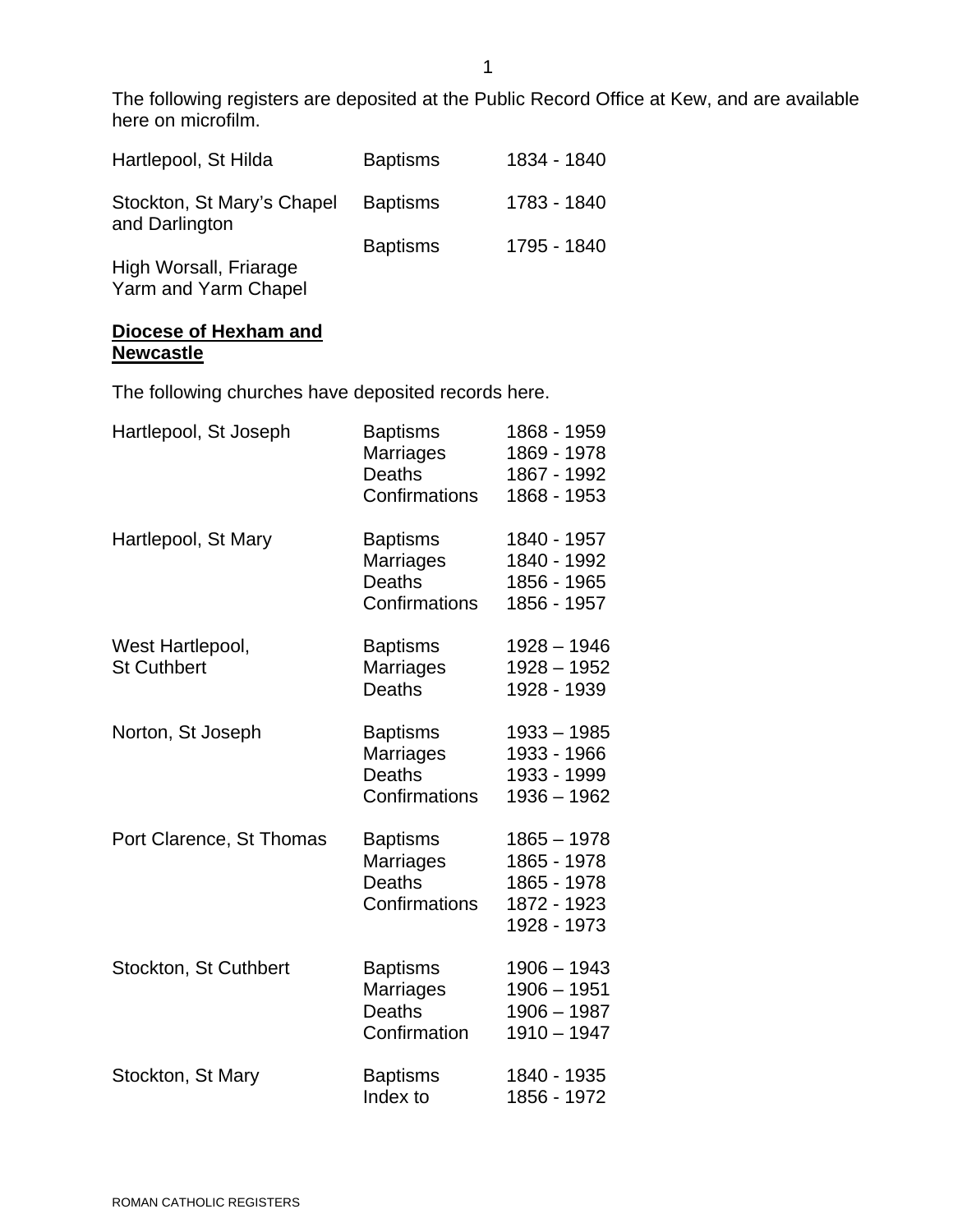| Baptisms         |             |
|------------------|-------------|
| <b>Marriages</b> | 1841 - 1943 |
| Deaths (some     | 1855 - 1952 |
| gaps)            |             |
| Confirmations    | 1868 - 1925 |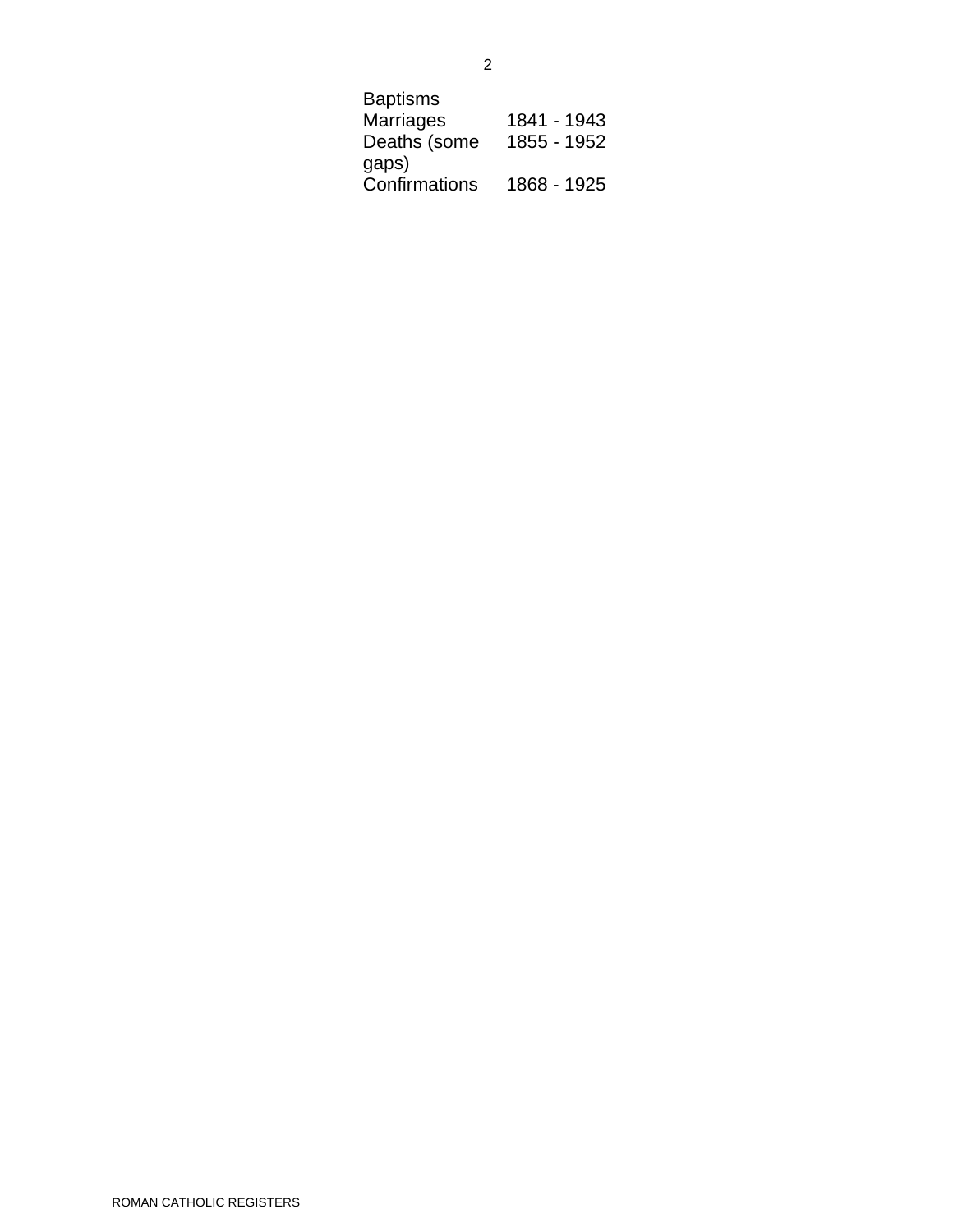### **Diocese of Middlesbrough**

**The Churches in this diocese have not deposited any of their records in this office, but there are handwritten copies of the following available on the searchroom shelves.** 

| Grangetown, St Mary                            | <b>Baptisms</b><br>(see below for<br>marriages)               | 1893 - 1928                                                   |
|------------------------------------------------|---------------------------------------------------------------|---------------------------------------------------------------|
| Middlesbrough, Cathedral                       | <b>Baptisms</b><br>Index to<br><b>Baptisms</b>                | 1844 - 1900<br>1843 - 1926                                    |
|                                                | <b>Marriages</b><br>Confirmations                             | 1854 - 1950<br>1852                                           |
| Middlesbrough, St Patrick                      | <b>Baptisms</b><br><b>Marriages</b>                           | 1901 - 1912<br>$1901 - 1911$                                  |
|                                                | <b>Funerals</b>                                               | 1959 - 1976                                                   |
| North Ormesby,<br><b>St Alphonsus</b>          | <b>Baptisms</b>                                               | 1903 - 1913                                                   |
| Redcar, Sacred Heart                           | <b>Baptisms</b>                                               | 1874 - 1926                                                   |
| Scarborough, St Peter                          | <b>Baptisms</b><br><b>Marriages</b><br>Confirmations          | 1783 - 1870<br>1838 - 1878<br>1833 - 1878                     |
| South Bank, St Peter<br>South Bank St Peter    | <b>Marriages</b><br><b>Baptisms</b>                           | 1877 - 1926<br>1875 - 1894                                    |
| Stokesley, St Joseph                           | <b>Baptisms</b>                                               | 1875 - 1931                                                   |
| Thornaby, St Patrick<br>(originally St Joseph) | <b>Baptisms</b><br>Marriages<br><b>Burials</b>                | $1871 - 1889$<br>1871 - 1957<br>1871 - 1877<br>1933 (Apr-Jun) |
| Yarm, St Mary and St<br>Romuald                | <b>Baptisms</b><br>Confirmations                              | 1839 - 1927<br>1874 - 1928                                    |
| North Riding of Yorkshire                      | <b>Baptisms</b><br><b>Marriages</b><br><b>Reconciliations</b> | 1734 - 1745<br>1734 - 1745<br>1734 - 1745                     |

### **Original Registers now deposited here.**